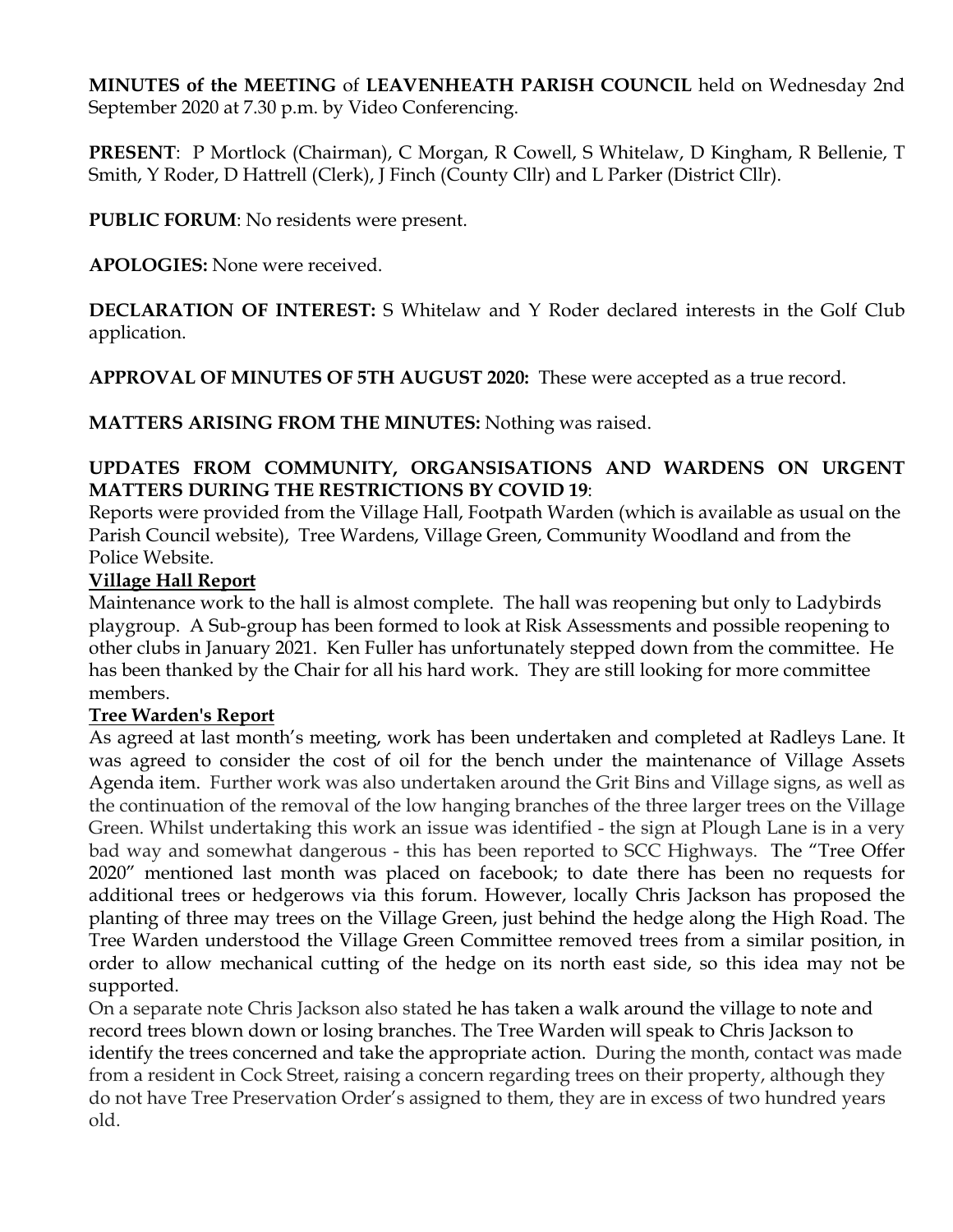Finally the Tree Warden is aware of an issue where the Parish Council is again not being informed of work on trees with Tree Preservation Order's in the village. The particular case this month was in Edies Lane. Details were to be sent to L Parker to investigate.

# **Village Green Report**

The Play park Covid safety notices were put up and have been ripped down. L Parker reported similar occurrences at other villages. Replacement signage and notices on the website and in LSPN will be tried together with regular Risk Assessments as things change.

# **Police Report**

- 5 crimes reported in July with approximate locations.
- 1 x Other Crime Locks Lane
- 1 x Burglary Near Village Hall
- 1 x Anti Social Behaviour Edies Lane
- 2 x Vehicle Crimes Near intersection of A134/Plough Lane

**BABERGH DISTRICT COUNCIL REPORT:** District Councillor Lee Parker attended and reported that Babergh Council are building 45 new homes to help low income home seekers. These will be located off Waldingfield Road as part of the Chilton Place Development and will add to their social housing stock. Other potential development is being investigated. Kingfisher Leisure has completed its refit. Solar car ports are being provided nearby. The District Council is encouraging people to shop locally. Compost was being provided free of charge at Hadleigh on 19th September. Cllr L Parker was questioned on the Lion being open and exposed following the fire showing the contents and perhaps in danger of collapse. L Parker agreed to report the safety issues to their Environmental Team. R Bellenie has contact details for the Agent for the Owner and she agreed to draw this to their attention also.

**SUFFOLK COUNTY COUNCIL REPORT:** County Cllr J Finch arrived late following another meeting and had circulated his report in advance. This included finalised preparations for SCC School travel in accordance with covid guidelines. Planning in this regard has been complex and spare seating capacity will take further time to review. Chambers Buses are re-introducing close to their full timetable from this month. This has been made possible by the rate per mile payment from the Department for Transport. Preparation is now in place for a safe return to School this month. Suffolk Highways commitment made in 2017 to surface 1000 miles of roads was completed last month. Further investment locally and from central government is encouraging Apprenticeships for those aged 16-24 at small to medium sized Suffolk businesses. Further Fostering and Adoption virtual sessions are available. J Finch urged individuals to get in touch with him in relation to specific school travel difficulties. The County Council intend to continue with virtual meetings. L Parker noted there have been savings from the travel budget at the District Council and there were no immediate plans to return to Endeavour House.

**NEIGHBOURHOOD PLANNING UPDATE:** Following the leaflet survey, the Neighbourhood Planning Group have reviewed the results. They received a total of 240 votes, with 44 'Yes' votes (18%) and 196 'No' votes (82%). They have received a clear majority vote for 'No', and therefore the Neighbourhood Plan will not be undertaking a 'Call for Sites', and will not look to allocate more land than is currently identified within Babergh's emerging Joint Local Plan. It is not clear how the national planning consultation will impact upon Neighbourhood plans. It is the intention to proceed and review when the Government finalizes the changes to the planning system. Leavenheath Parish Council will be responding to the Government consultation on planning.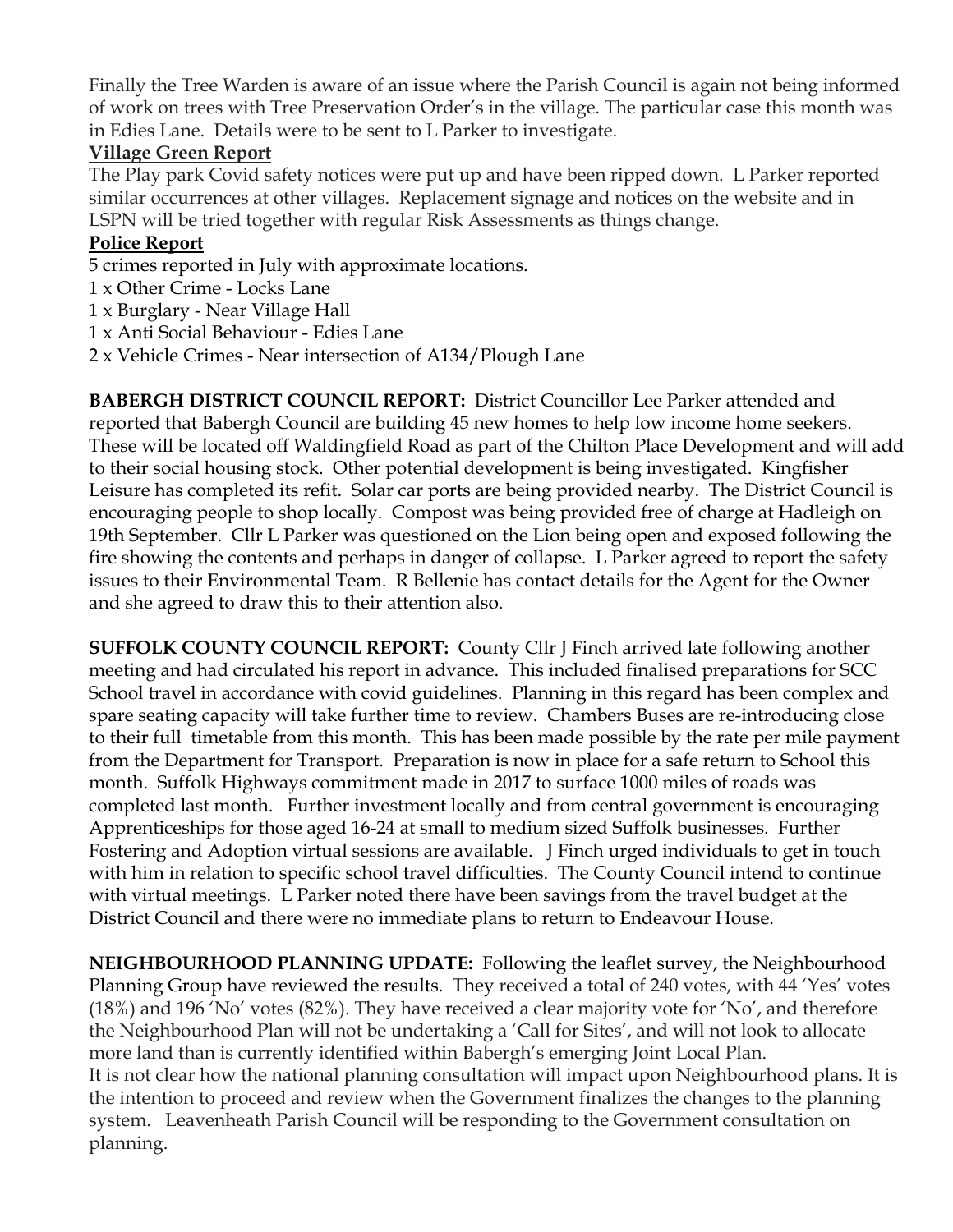The next Neighbourhood plan group meeting will take place at the end of September and the focus will now be looking at design. A grant will be applied for to cover this area of work. There will be a further consultation event towards the end of the year (pandemic dependent). www.leavenheathnp.co.uk domain name is to renewed. DK will renew.

It was agreed to consider the Lady Anne Windsor Trust proposals and a potential Housing Needs Survey at the October Meeting in light of the developments with Neighbourhood Planning - **Action Clerk Agenda item.**

**CORRESPONDENCE:** On-going correspondence were discussed. It was agreed for the Chairman to investigate costs of potential improvements at Kingsland Lane and circulate to members between meetings - **Action Chairman**.

**URGENT HIGHWAYS SAFETY MATTERS**: S Whitelaw reported that the white lining is still outstanding along the middle of Stoke Road. T Smith has reported broken highways signage. J Finch took the opportunity to explain that 10 houses in Nayland were flooded recently during the exceptionally heavy rainfall.

**FINANCE:** The Bank Balances as at 2nd September are £43241.23 in the Community Account and £15504.64 in the Rate Reward Account making a total of £58745.87.

The following pre-agreed payments were made: -

| Cheque No. Amount   |        | Payee                  | <b>Details</b>                |
|---------------------|--------|------------------------|-------------------------------|
| As at 2nd September |        |                        |                               |
| Funds Transfer      | 507.25 | D K Hattrell           | Clerk's Salary                |
| Funds Transfer      | 114.00 | Inland Revenue Only    | Clerk's Deductions            |
| Funds Transfer      | 186.22 | <b>SCC Pension ACC</b> | Clerk's Pension               |
| Funds Transfer      | 500.00 | East of Eng Ambulance  | Donation                      |
| Funds Transfer      | 378.19 | Melba Products Ltd     | Litter bins - existing assets |
| Funds Transfer      | 148.00 | Spingold Design        | Neighbourhood Plan - Leaflets |

Bank details were awaited for the donation to East of England Ambulance. The Internal Audit Report has been received with all matters approved and the document is available on our website. Recommendations included a reminder to publish the relevant documents on the website including under the transparency code. We need to ensure the explanation of variances and asset register is included. The Auditor referred to the payment towards the insurance costs of the Church and it can be noted that this did in fact follow advice from SALC and the appropriate power does exist for this payment. A formal minute of budget is made every December/January and we need to ensure when we work on budget, the allocated CIL monies are earmarked as advised. The Clerk reminded the Meeting that we will still need to carry out the annual reviews of policies and regulations over the coming months, these were not reminded by the auditors as all are up to date currently.

**MAINTENANCE OF VILLAGE ASSETS:** D Kingham and R Bellenie agreed to tidy the Old Road Bus Stop area. It was agreed for T Smith to go ahead with the bench oiling costs and recover from the Parish Council. A discussion commenced about the merits of volunteering or employing general maintenance contractors.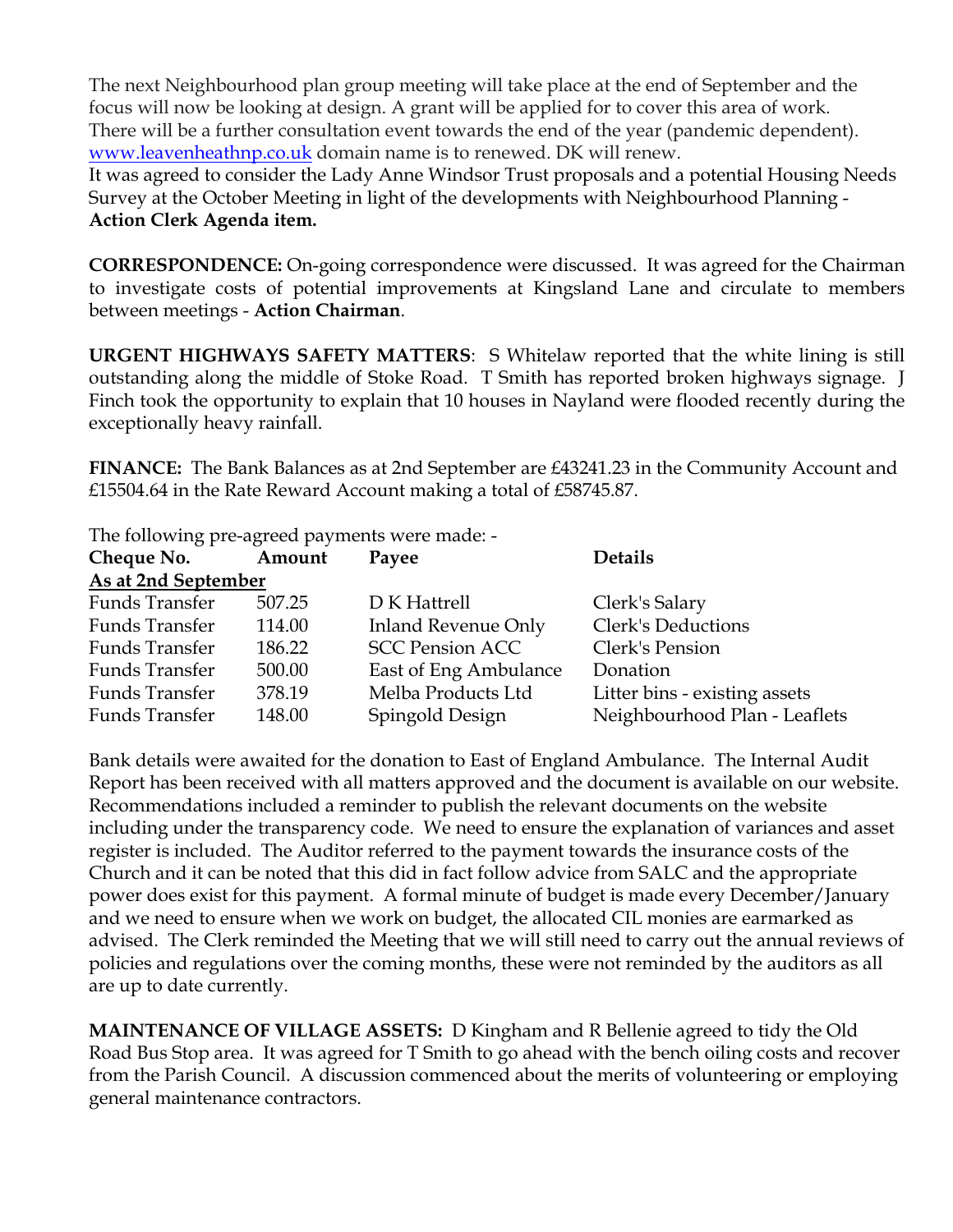**REPORTS AND QUESTIONS FROM CHAIRMAN AND MEMBERS :** As part of the Neighbourhood Planning process, R Bellenie has undertaken to engage with the Parish Council as a stakeholder. She will email some questions to members to take this forward - **Action R Bellenie**. It was noted that some residents of Cock Street were uncomfortable with the lack of positive communication from their neighbours, Boxford Suffolk Farms in relation to boundary maintenance. It was agreed for the Clerk to make contact with Boxford Suffolk Farms on this subject - **Action Clerk.** 

The meeting closed at **9.14 p.m**.